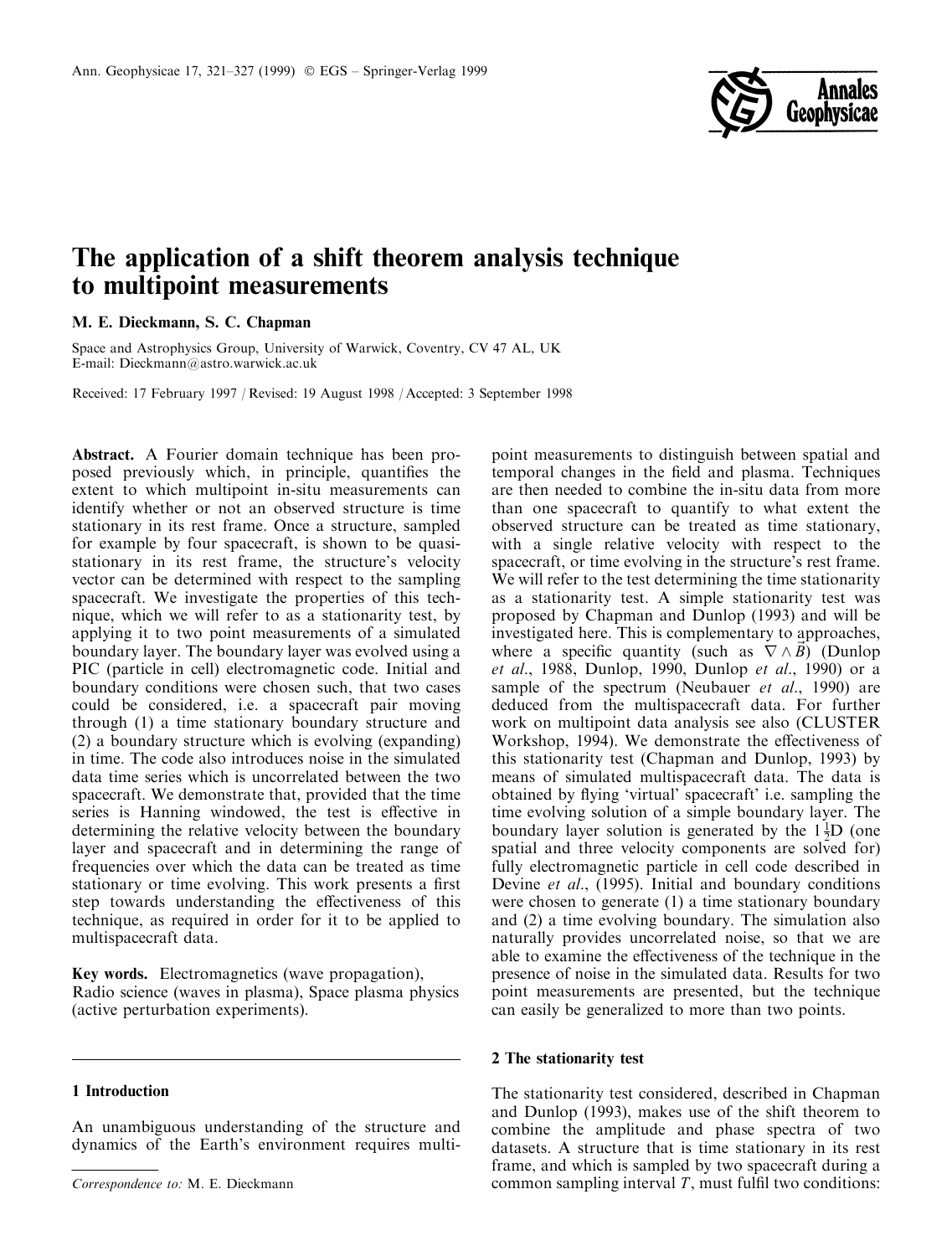$$
\frac{A_i(f)}{A_{i+1}(f)} = 1\tag{1}
$$

$$
\Phi_i(f) - \Phi_{i+1}(f) = 2\pi \delta t f \tag{2}
$$

where  $A_i$  denotes the amplitude spectrum and  $\Phi_i$  the phase spectrum of the dataset sampled by the ith spacecraft. If the structure is coincident with the ith spacecraft at time t, it is coincident with the  $(i+1)$ th spacecraft at time  $t + \delta t$ . More generally, the Fourier transform will have frequency regions which obey Eqs. (1) and (2) and regions which do not. If the frequency band associated with time evolution is sufficiently well separated from the rest of the power spectrum Eqs. (1) and  $(2)$  can still effectively determine the speed of any underlying time stationary structure's frame of reference with respect to the spacecraft. In addition, noise will perturb the amplitude ratio and phase delay even though the structure itself may be stationary. However, for noise at realistic levels compared with the signal on the frequency range of interest, one can still distinguish stationary from non-stationary frequency regions as we shall see.

Since, in general, the sampled datasets are not periodic, the Fourier transform will mix the amplitude and phase information of the `real' structure, that means the sampled physical object, with that of the discontinuity at the dataset's boundaries (a discrete Fourier transform assumes a periodic continuation of the data set). This aliasing of information can have strong effects on the test's performance as we shall see later.

By using time domain windows, the characteristics of this aliasing process can be influenced (Hamming 1993). Multiplying a time domain window with a weight of zero at both ends of the boundary will remove the unphysical discontinuity at the data interval boundary but it will also influence the 'physical' data. Two effects on the frequency distribution have to be expected. The window will smooth the frequency spectrum and it will emphasize events which are located at positions in the dataset with a strong time domain window weight. As we will see, for the case of a boundary crossing, the aliasing mentioned poses more serious problems to the test than the error introduced by the window.

Throughout this work unless stated otherwise, we used a Hanning time domain window. The windowing operation is:

$$
M(t) = S(t) \cdot W(t) \tag{3}
$$

where S is the signal, W the window and M the modified signal. The dot corresponds to a multiplication operation.

The Hanning window is given by:

$$
W(t) = \frac{1}{2} \left( 1 + \cos(2\pi \frac{t}{\overline{T}} - \pi) \right)
$$
 (4)

with  $\bar{T}$  the window width. The window coefficient is zero at and outside the interval limits 0 and  $\bar{T}$ . In what follows, the window width  $T$  will be set to the sampling interval T which means no loss of generalization.

After locating the frequency ranges for which the structure is time stationary, as indicated by the present test, the signal in these ranges can be separated off by a frequency domain window. This will be demonstrated here, when we subdivide the spectrum into time stationary and time evolving regions by using rectangular low and bandpass filters and apply a backwards Fourier transform to them. The obtained timeseries have the properties predicted by the test, i.e. we can identify them either as stationary or as time evolving. This will act as a confirmation of the test's result.

## 3 Description of the analyzed datasets

#### 3.1 Initial conditions and dimensions

Two datasets generated by a  $1\frac{1}{2}D$  electromagnetic PIC (particle in cell) code with periodic boundary conditions (Devine et al., 1995) were analyzed. As structure to investigate we chose a simple boundary layer connecting a region with high magnetic pressure and low particle pressure to a region with no magnetic pressure and high particle pressure. A magnetic field component perpendicular to the simulation direction, that is the spatial coordinate solved for by the code, provided the magnetic pressure. One run had no magnetic field component parallel to the simulation direction which resulted in a quasi-stationary boundary. In the second, non-stationary run, a magnetic field component parallel to the simulation direction was introduced allowing particles to cross, and waves to propagate away from the boundary layer. The electrons in the low particle pressure region were represented by 16 particles per cell, in the high particle pressure region by 32 particles per cell. Protons were represented by a fixed and continuous charge background and the excess charge of the high particle pressure box by 16 (mobile) protons per cell. These protons, however, can be considered at rest for the simulation time scales and were introduced simply to ensure charge neutrality. The subdivision of the simulation box into two halves with different particle pressures and perpendicular magnetic fields was done as follows: Grid cells 1–4096 will be denoted as box 1 and grid cells 4097-8192 as box 2. The grid cell length  $\Delta x$ was set to the Debye length of the plasma in box 1 (1.5 gyroradii, 8000 m). All positions will henceforth be given as  $\tilde{x} = x/\Delta x$ .

The physical parameters were:

- 1. Electron parameters: Number density (box 1):  $6.2 \cdot 10^4 \text{ m}^{-3}$ , (box 2):  $3.1 \cdot 10^4$  m<sup>-3</sup> Temperature (box 1):  $4.2 \cdot 10^8$  K, (box 2):  $4.2 \cdot 10^8$  K Represented by (box 1): 32 particles per cell, (box 2): 16 particles per cell.
- 2. `Mobile' proton parameters: number density (box 1):  $3.1 \cdot 10^4$  m<sup>-3</sup> 'Temperature (box 1):  $4.2 \cdot 10^8$  K Represented by (box 1): 16 particles per cell.
- 3. Fixed proton parameters: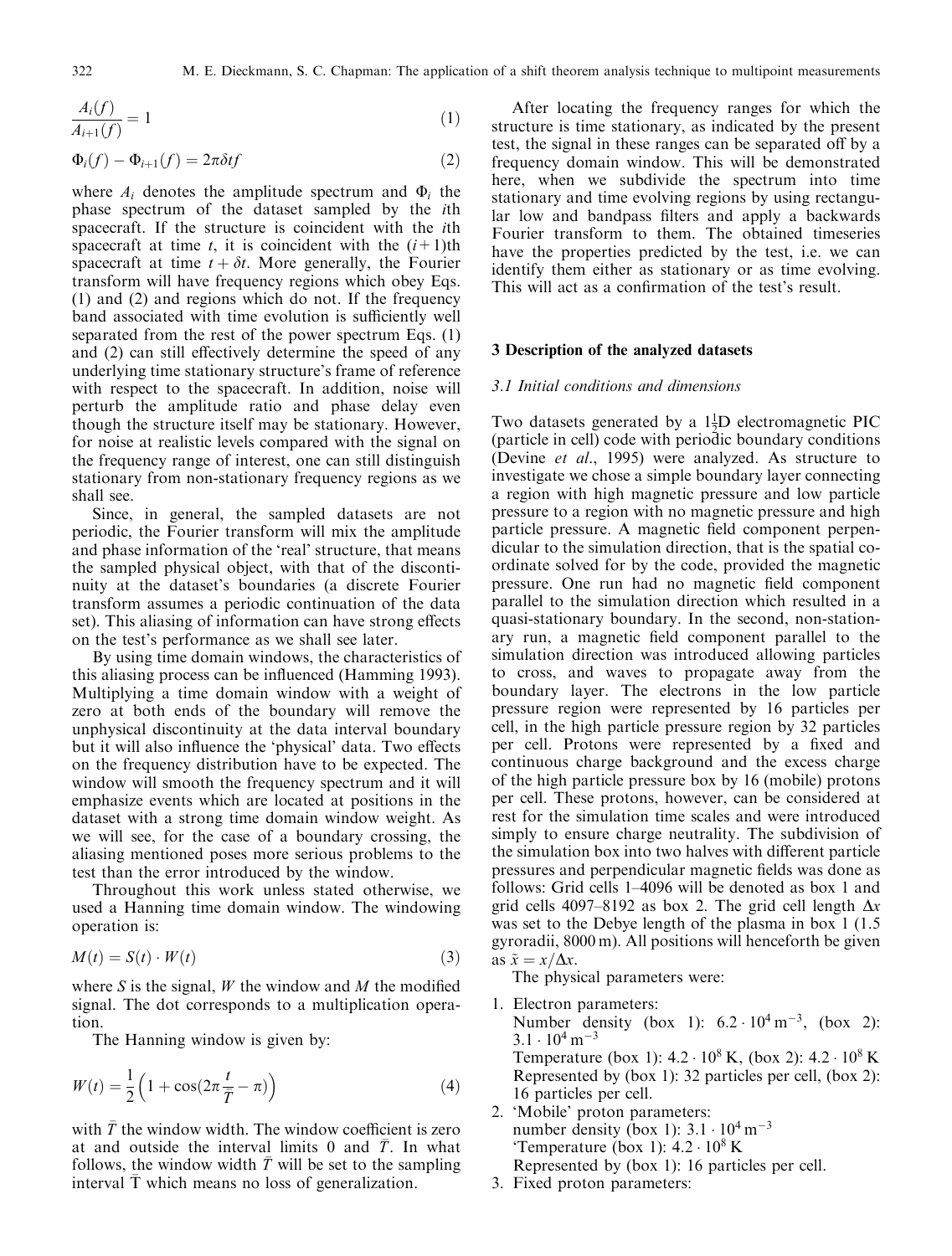Number density (box 1):  $3.1 \cdot 10^4 \text{ m}^{-3}$ , (box 2):  $3.1 \cdot 10^4$  m<sup>-3</sup>

Continuous, fixed charge background introduced by setting the total box charge to zero.

- 4. Perpendicular magnetic  $B_{\perp}$  field: Field strength (box 1): zero, (box 2): 30 nT 5. Parallel magnetic  $B_{\parallel}$  field:
- Zero for the quasi stationary run, 170 nT for the time evolving run.

The magnetic pressure in box 2 is  $P_{mag} = 3.6 \cdot 10^{-10} \text{ Nm}^{-2}$  which is the same as the excess particle pressure in box 1. Therefore, the boundary evolves to a quasi equilibrium.

One simulation time step was  $\Delta t = 9.4 \cdot 10^{-6}$  s. Thus, one electron gyroperiod for the  $B_{\perp}$  field in box 2 was equivalent to 126  $\Delta t$ . The simulation 'band width' (range of frequency and wave number) is not sufficiently high to resolve the high frequency and low wave number modes (ordinary mode, Bernstein modes). Since the time evolution that we observe in the simulation is well described by Whistler mode propagation plus incoherent noise, we can assume that these low wave number modes are relatively weak and do not contribute to the coherent structure of interest.

All times will be given as  $\tilde{t} = t/\Delta t$  with t denoting the physical time and  $\tilde{t}$  the simulation time. The initial particle density distribution was a step function with jumps at  $\tilde{x} = 4096$  (box centre) and  $\tilde{x} = 8192$  (box end). The magnetic field change was modelled using a tan h function for the two boundaries at  $\tilde{x} = 4096, 8192$ ; the boundary width was  $12 \Delta x$  (18 gyroradii). A smooth change in the magnetic field was necessary to ensure the resolution of the boundary behaviour.

#### 3.2 Description of the simulation

We investigated the datasets given by the two simulations. The virtual spacecraft, providing the two spacecraft data, started at two different simulation grid cells and sampled consecutively the perpendicular magnetic field. The grid cell number to be sampled was increased by one every time step, which means that the spacecraft velocity was  $\Delta x/\Delta t$  directed towards higher grid cell numbers.

The datasets obtained will contain three components: The `physical' boundary, the data interval boundary (i.e. the first and the last values of the finite length dataset) and uncorrelated noise.

We will investigate the behaviour of the test for a time evolving and a time stationary `physical' boundary. The time stationary dataset will address the information aliasing introduced by the data interval boundary due to a non periodicity of the dataset. The time evolution of the second simulation demonstrates, how non stationarity would show up in the test's results.

The uncorrelated noise will be present in both simulations and we shall see that the test is able to distinguish between signal dominated and noise dominated frequency components. Noise is introduced due to the finite computational particle number density and the resulting statistical phase space distribution fluctuations. The fluctuating currents and density induce fluctuating fields.

For both simulations, the total run time of 27 900  $\Delta t$ (220 electron gyroperiods) was subdivided into two intervals. The first interval, from  $\tilde{t} = 0$  to  $\tilde{t} = 20 000 (158$ electron gyroperiods) was to relax the system to an equilibrium for the electrons. The boundary width increased its value to 20  $\Delta x$  (30 electron gyroradii) when  $\tilde{t} = 1000$  and to 24  $\Delta x$  (36 electron gyroradii) at  $\tilde{t} = 27 900$ , the end of the simulation (for the time stationary run). The second interval, the sampling interval, started at  $\tilde{t} = 20001$  and ended at  $\tilde{t} = 27900$ , the simulation end. (62 electron gyroperiods)

3.2.1 The time stationary run. A stack plot of the  $B_{\perp}$  field for the time stationary simulation is shown by Fig. 1. The field is sampled every 650  $\Delta t$  starting at  $\tilde{t} = 20\,800$ and thus shows the time evolution of the boundary during the sampling time. There is no time evolution visible. The positions of the sampling spacecraft at the times the magnetic field inside the simulation box was recorded are denoted by a  $(+)$  for spacecraft 1 and  $a(\ast)$ for spacecraft 2. For both simulations, this and the simulation of a time evolving boundary, spacecraft 1 started at  $\tilde{t} = 20001$  at position  $\tilde{x} = 1$ , spacecraft 2 at the time at  $\tilde{x} = 201$  which is thus the time delay in units of the simulation time step. As already mentioned, their velocity was  $\Delta x/\Delta t$ , directed towards higher  $\tilde{x}$ . At  $\tilde{t} = 27 900$ , the simulation end, spacecraft 1 reached  $\tilde{x} = 7900$  and spacecraft 2  $\tilde{x} = 8100$  for both simulations.



Fig. 1. Stack plot of the magnetic  $B_{\perp}$  components for the sampling interval and for the time stationary run. The symbol  $(+)$  denotes the position  $\tilde{x}$  of spacecraft 1 and a  $(\ast)$  that of spacecraft 2 for the simulation time step  $t$  at which the magnetic field was plotted. The exact vertical position of these position indicators is not significant; they are plotted just below the  $B_{\perp}$  curve to which they refer. The abscissa shows  $\tilde{x}$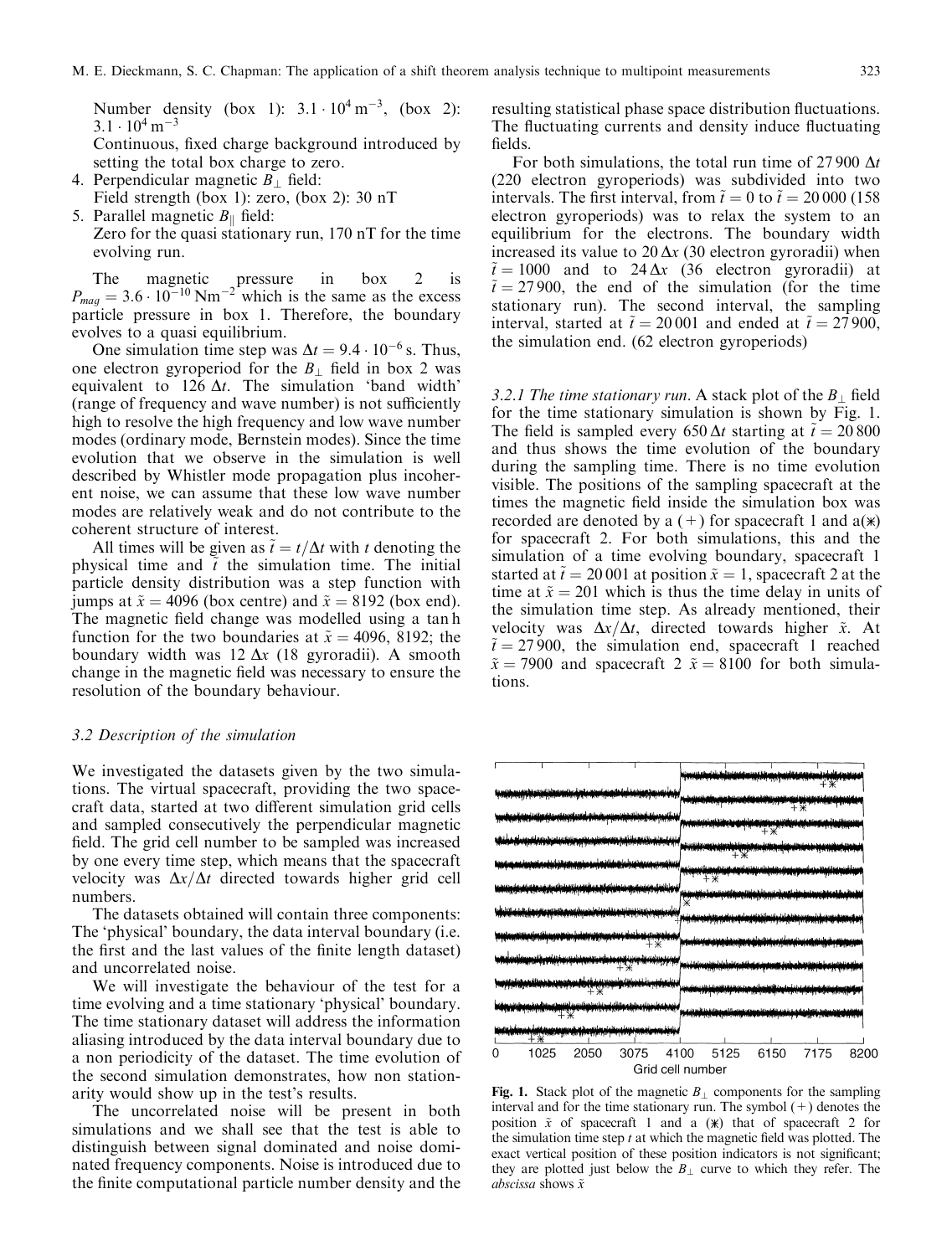3.2.2 The time evolving run. Time evolution was initiated by switching on a magnetic field  $B_{\parallel} = 170 \text{ nT}$  at  $\tilde{t} = 23,700$ . A non zero  $B_{\parallel}$  components allows the simulation particles to cross the boundary and the  $B_{\perp}$ component to propagate in the whistler mode. A stack plot of the time evolving run is shown by Fig. 2. As in Fig. 1, the stack plots shows the magnetic field inside the simulation box during the time the samples were made. Again,  $a + b$  shows the position of spacecraft (1) and a  $(*)$  that of spacecraft 2 for the time step when the field was recorded. The  $B_1$  field is again sampled every 650  $\Delta t \approx 5.1$  cyclotron periods) starting at  $\tilde{t} = 20 800$ . The onset of the time variation can be seen at sample 6 equivalent to  $\tilde{t} = 24 050$ . The noise has the same amplitude as in Fig. 1 and we will get the same type of nonperiodicity into our two datasets. By comparing the test results for the time evolving and time stationary datasets, we can investigate how efficiently they can be distinguished.

# 4 Application of the stationarity test

#### 4.1 Simulation data, time stationary boundary

We now examine the stationarity test process on the data sampled by the two virtual spacecraft for the two simulations.

Figure 3 shows the  $B_1$  field data as sampled by the spacecraft between  $\tilde{t} = 23,400$  and  $\tilde{t} = 24,600$ .

The power spectra of the unwindowed spacecraft 1 data (upper plot) and of the Hanning windowed spacecraft 1 data (lower plot) are shown by Fig. 4. The plots cover, like all frequency domain plots throughout this discussion, one half of the Fourier



Fig. 2. Stack plot of the magnetic  $B_{\perp}$  components for the sampling time. The *abscissa* denotes the position  $\tilde{x}$  in the box. This stack plot corresponds to the time evolving run.  $(+)$  denotes the position of spacecraft 1 and (\*) that of spacecraft 2 for the simulation time step  $\tilde{t}$ at which the magnetic field was plotted. For the position indicators, the same holds true as in Fig 1

spectrum up to the Nyquist frequency excluding the DC offset. The frequencies are expressed in units of  $\Delta f = 1/T$  with the sampling time  $T = 63$  electron gyroperiods.

The fluctuations occurring at frequencies up to  $100 \Delta f$  in the upper plot result from mixing of the amplitude and phase of the `physical' boundary and the discontinuous data interval boundary. They have been removed by the multiplication of the Hanning window to the time domain data before Fourier transforming them.

Figure 5 shows the stationarity test's result for the unwindowed datasets. The abscissas correspond to the



Fig. 3. The magnetic  $B_{\perp}$  field component as sampled by the spacecraft for the time stationary run. The *abscissa* shows the simulation time  $\tilde{t}$ and the ordinate the corresponding magnetic field. The samples of higher and lower sampling time steps are clipped, since they only represent noise



Fig. 4. The power spectrum of the time stationary, unwindowed (upper plot) and Hanning windowed (lower plot) dataset sampled by spacecraft 1 in a double logarithmic plot. The abscissa denotes the frequency in units of  $\Delta f$  and the *ordinate* the power at the corresponding frequency. The zero frequency is omitted since it will not be used by the test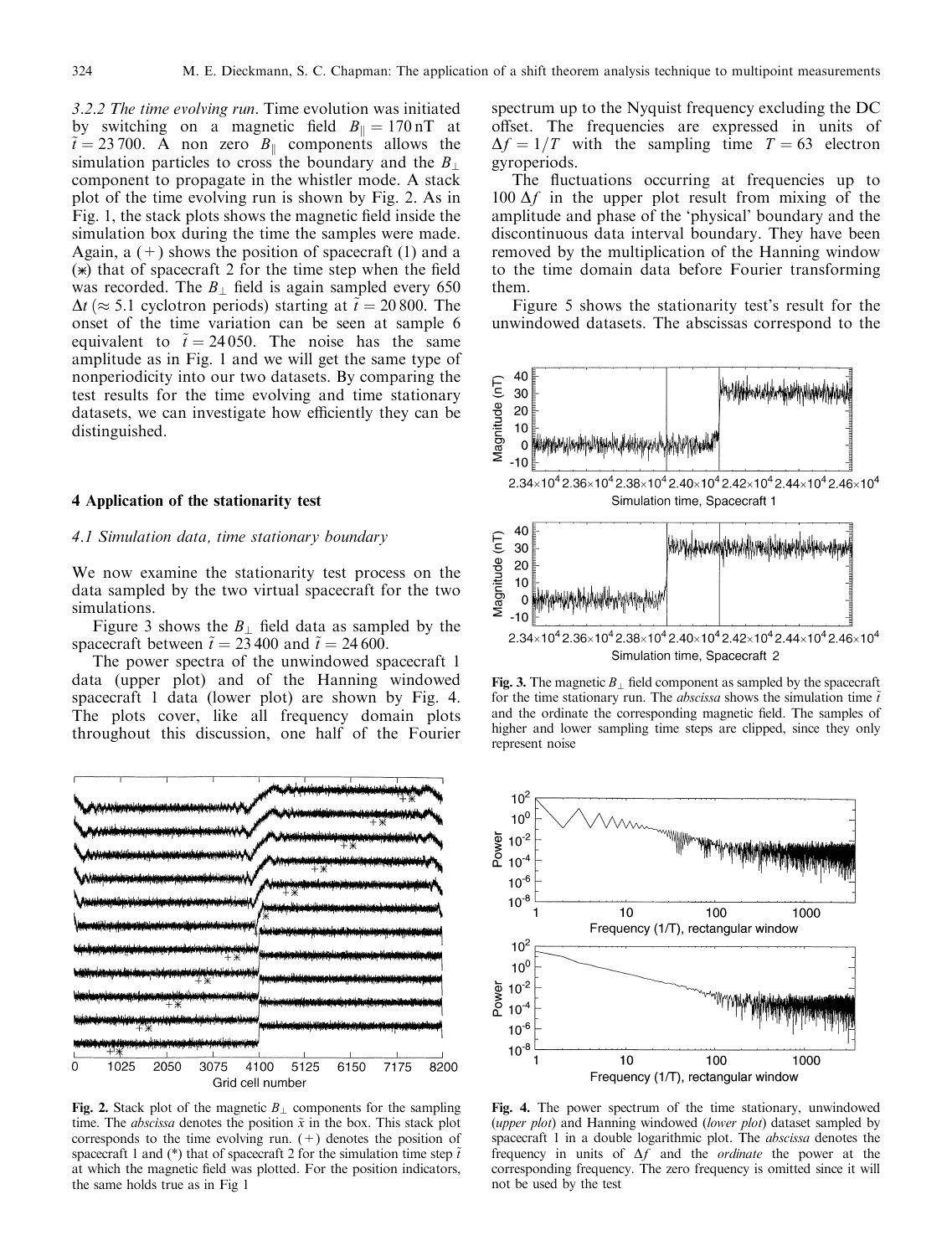

Fig. 5. The amplitude ratio/phase difference of the time stationary, unwindowed datasets. The abscissa denotes the frequency in units of  $\Delta f$ , the *ordinate* the amplitude ratio/phase difference. The zero frequency is omitted. Frequencies higher than 300  $\Delta f$  are not displayed since they consist only of noise

frequency whereas the ordinate shows the amplitude ratio/phase difference between the two datasets. Even though the phase test (Eq. 2, lower plot) shows a linear phase relation between the data of both spacecraft for frequencies up to 50  $\Delta f$ , it yields an incorrect gradient as we shall see later. The amplitude test (Eq. 1, upper plot) is not fulfilled for any frequency range. Instead of showing a ratio of one, as would be excepted from the sampled stationary structure, the amplitude ratio jumps between higher and lower values than one. This jumping up and down is, as we will see by comparison with the Hanning windowed test's result, an artifact introduced by the non periodicity of the datasets.

By using a Hanning window in time domain, these aliasing artifacts are largely removed at low frequencies. The stationarity test's results, shown by Fig. 6, are now consistent with a stationary structure. Again, the frequency is plotted versus the amplitude ratio/phase difference. The amplitude test  $(1)$  (upper plot) is fulfilled for frequencies up to 50  $\Delta f$  and approximately fulfilled for frequencies up to 150  $\Delta f$ . A gradual change from the strong signal region to the noise region can be seen. The fluctuations for frequencies between 50  $\Delta f$  and 80  $\Delta f$  are probably due to aliasing, (the signal, as can be seen from Fig. 4, is approximately one order of magnitude stronger than the noise for this range and should thus still be dominant). The Hanning window cannot remove aliasing, it can only reduce its effects for frequencies sufficiently far away from the dominant ones. Since the peak of the signal is around four orders of magnitude stronger than the signal in the frequency range between 50 and 80  $\Delta f$ , this might be a valid assumption.

The phase test (2) shows the same smooth change from the signal region to the noise region as the amplitude test. The fact that the stationarity test using Hanning windows yields correct results, can be verified by calculating the time delay, which is known to be



Fig. 6. The amplitude ratio and the phase difference of the time stationary, Hanning windowed datasets. The abscissas denote the frequency in units of  $\Delta f$ , the *ordinate* of the upper plot the amplitude ratio and of the lower plot the phase difference. The zero frequency as well as frequencies higher than 300  $\Delta f$  are omitted

 $200 \Delta x$  from Fig. 3, from the phase difference diagram. Since the spacecraft speed is  $\Delta x/\Delta t$ , a spatial separation of 200  $\Delta x$  between the two sampling devices corresponds to a time lag in the time series of 200  $\Delta t$ .

From Eq. (2) one obtains by defining  $\Phi_1(f) - \Phi_2(f)$  $=\Delta\Phi(f)$ :

$$
\delta t = \frac{\Delta \Phi(f)}{2\pi f} \quad . \tag{5}
$$

We will now calculate the time delays given by the phase test for the unwindowed and for the Hanning windowed datasets.

Fitting a straight line to the first 20 points of the unwindowed phase difference plot Fig. 5, where the points are shifted when necessary by  $\pi$  on the ordinate, gives:  $\Delta \Phi(f)/Tf = 0.079 \pm 0.001$ . The equivalent time delay is then:

$$
\delta t = \frac{\Delta \Phi(f)}{2\pi f} = (99 \pm 1)\Delta t
$$

where T is the total sampling time of  $7900\Delta t$ . This result is half the actual time lag.

The same procedure, in this case shifting by  $2\pi$ , for the Hanning windowed phase difference plot Fig. 6 yields a gradient of:  $\Delta \Phi(f)/Tf = 0.16 \pm 0.001$  which is equivalent to a time delay of:

$$
\delta t = \frac{\Delta \Phi(f)}{2\pi f} = (201 \pm 1)\Delta t
$$

which matches the real time lag of 200 time steps within error margins. Hanning windowing the data is therefore essential for both, the amplitude and the phase test.

We can use the stationarity test (Figs. 5 and 6) to define the filter to remove nonstationary frequencies which, in the time stationary simulation, are due to noise alone. A rectangular low pass filter with  $f \le 100 \cdot \Delta f$ was multiplied in the Fourier domain to the datasets. Figure 7 shows, for the time interval  $\tilde{t} = 23\,400$  to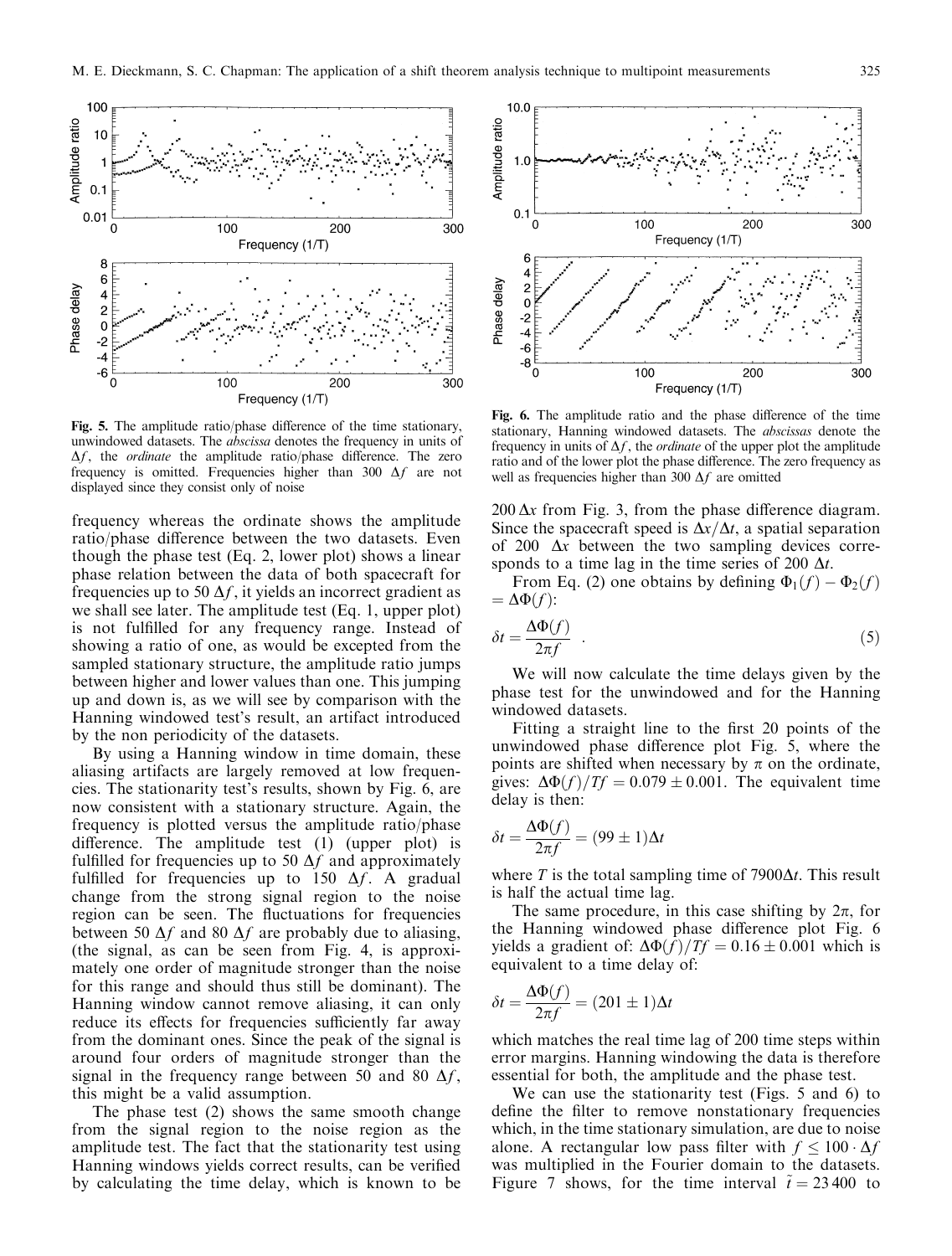

Fig. 7. The low pass filtered, time stationary datasets. The filter cut off frequencies above the threshold of 100  $\Delta f$ . The *abscissa* denotes the sampling time step  $\tilde{t}$  and the *ordinate* the smoothed  $B_{\perp}$  field magnitude

 $\tilde{t} = 24\,600$ , the result of the noise removal, confirming that the structure was indeed time stationary.

### 4.2 Simulation data, time evolving boundary

The same analysis is now applied to the time evolving structure. At the time  $\tilde{t} = 23,700$ , a magnetic field parallel to the simulation direction was switched on. Comparing Fig. 1 and Fig. 2 we might expect the boundary motion in this frame to be small in the time evolving run. The stationarity test should thus extract a similar bulk motion of the boundary as in the stationary run.

Figure 8 shows the magnetic field as sampled by the two spacecraft. The upper plot corresponds to spacecraft 1, the lower one to spacecraft 2. Shown are the samples for the time  $\tilde{t} = 23\,400$  to  $\tilde{t} = 24\,600$ . They contain noise and propagating waves at the two boundaries between the two plasmas (box 1 and box 2). The waves generated at the boundary located at  $\tilde{x} \approx 8192$  (see Fig. 2) did not travel far enough to reach a position with a sufficiently high weight of the Hanning window to contribute to the stationarity test.

The phase and amplitude test shown by Fig. 9 indicates a stationary structure for frequencies up to 40  $\Delta f$ . Above that threshold and up to 140  $\Delta f$ , the tests imply a non stationary structure that is evolving in its rest frame which can still be distinguished from noise. The gradient of a straight line fitted to the phase difference for the first 20 points yields a time delay of  $\delta t = (204 \pm 2)\Delta t$ . Since the time stationary lag of 200 lies outside of the error margin, the boundary must have moved as a whole in the simulation frame.

The upper plot of Fig. 10 shows the low pass filtered and stationary components of both datasets. The abscissa denotes  $\tilde{t}$ . The signal was filtered in frequency space using a rectangular window with a cut off frequency of 40  $\Delta f$ . The structure, as seen by spacecraft



Fig. 8. The magnetic  $B_{\perp}$  field component as sampled by the spacecraft. The *abscissa* denotes the simulation time  $\tilde{t}$  and the ordinate the corresponding magnetic field for the time evolving run. The samples of higher and lower simulation time are clipped, since they only represent noise

1 (dash-dotted line) almost matches that seen by spacecraft 2 (solid line). The lower plot shows the time evolving component (f=41 to 140  $\Delta f$ ) of the signal. The abscissa shows  $\tilde{t}$ . Although this bandwidth includes some of the quasi-stationary component, the signal sampled by spacecraft 1 compared with that sampled by spacecraft 2 shows, that a wave is propagating away from the boundary. After the boundary crossing, spacecraft 1 sampled considerable wave activity which does not show up in the dataset sampled by spacecraft 2.

## 5 Discussion

The stationarity test, proposed by Chapman and Dunlop (1993) has for the first time been investigated



Fig. 9. The amplitude ratio and the phase difference of the time evolving, Hanning windowed datasets. The abscissas denote the frequency in units of  $\Delta f$ , the *ordinate* of the *upper plot* the amplitude ratio and of the lower plot the phase difference. The zero frequency and frequencies higher than 300  $\Delta f$  are omitted